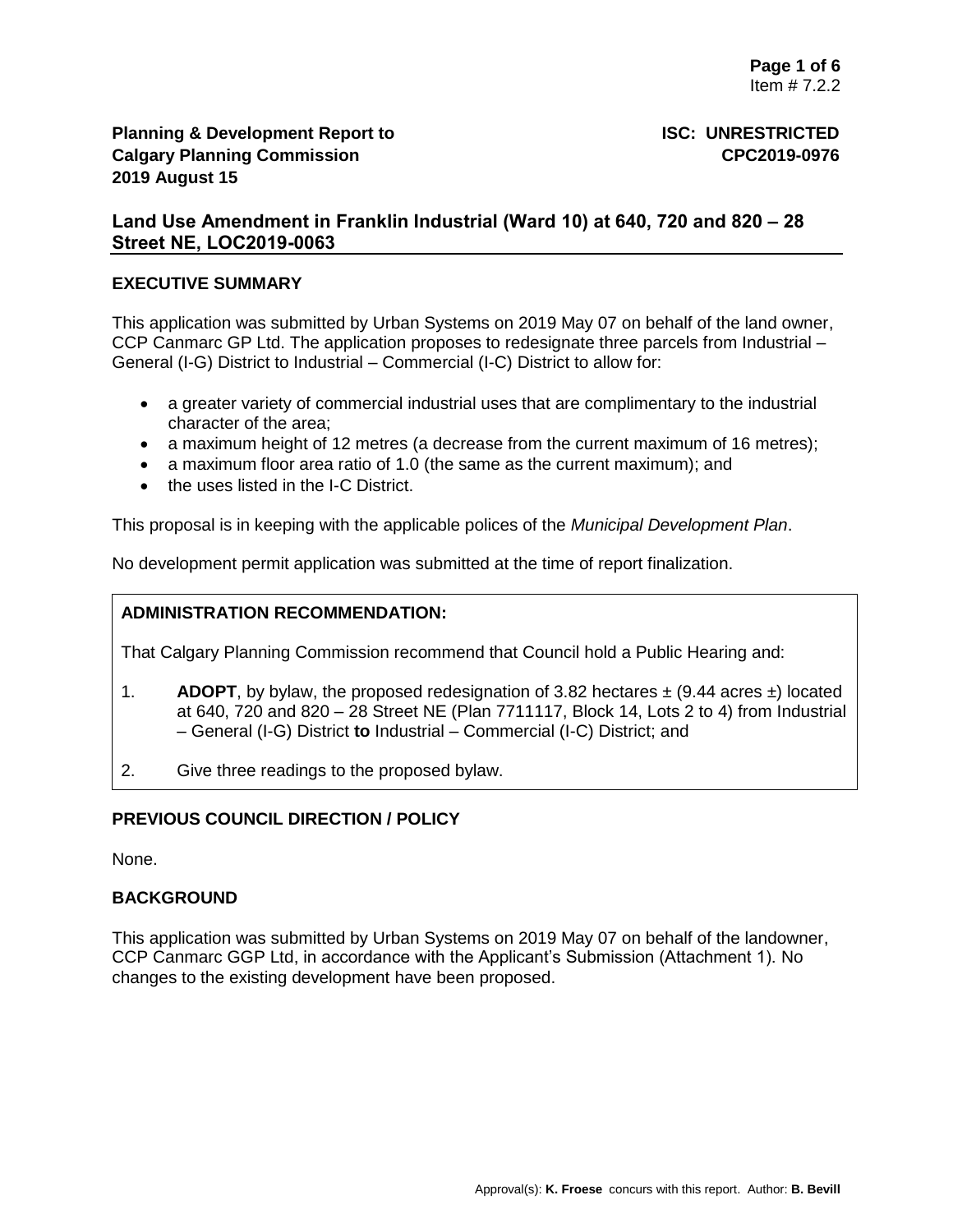# **Land Use Amendment in Franklin Industrial (Ward 10) at 640, 720 and 820** – **28 Street NE, LOC2019-0063**

# **Location Maps**

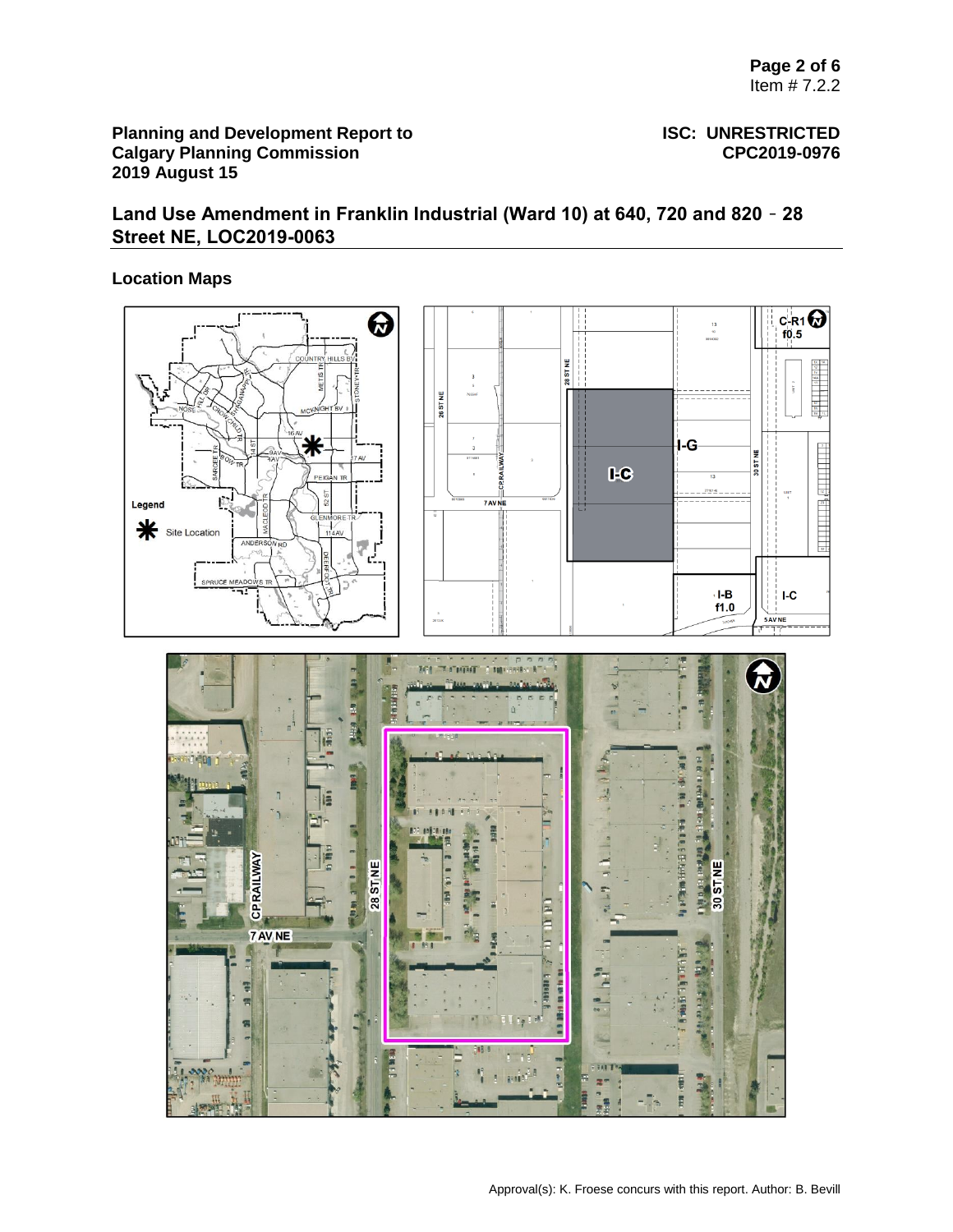# **Land Use Amendment in Franklin Industrial (Ward 10) at 640, 720 and 820** – **28 Street NE, LOC2019-0063**

## **Site Context**

The subject site consists of three parcels, totalling approximately 3.8 hectares (9.4 acres) in size and is located in the Franklin Industrial area, west of 36 Street NE and north of Memorial Drive NE. The parcel area is approximately 150 metres by 256 metres. Surrounding development is characterized by a mix of industrial and commercial uses with land designated Industrial – General (I-G) District surrounding the site and pockets of Industrial – Commercial (I-C) District, Industrial – Business (I-B) District and many different commercial districts located along the identified Main Street of 36 Street NE. The Marlborough LRT Station is located approximately 600 metres to the east of the site.

The subject site is currently developed with two buildings that accommodate a variety of industrial and commercial uses.

#### **INVESTIGATION: ALTERNATIVES AND ANALYSIS**

The proposed Industrial – Commercial (I-C) District represents an industrial commercial land use that allows for the opportunity to increase the range of available uses on the parcel. The proposal allows for a range of uses that are compatible with and complement existing light industrial uses and is consistent with applicable policies, as discussed in the Strategic Alignment section of this report.

#### **Planning Considerations**

As part of the review of this application, several key factors were considered by Administration including the alignment with relevant policies, and the appropriateness of the land use district. The following sections highlight the scope of technical planning analysis conducted by Administration.

#### *Land Use*

This application is to redesignate the site from the existing Industrial – General (I-G) District to the Industrial – Commercial (I-C) District to broaden the range of commercial industrial uses on the site. The I-G District is intended for light and medium industrial uses with a limited number of support commercial uses.

The purpose of the proposed I-C District is to encourage light industrial uses that are unlimited in size, small scale commercial uses that are compatible with and complement light industrial uses and to provide a transition between other land use districts and the I-G District. The subject site is located approximately 600 metres from the Marlborough LRT Station. The proposed I-C District would allow for uses that are industrial in nature, as well as provide for transit supportive uses around the light rail transit station.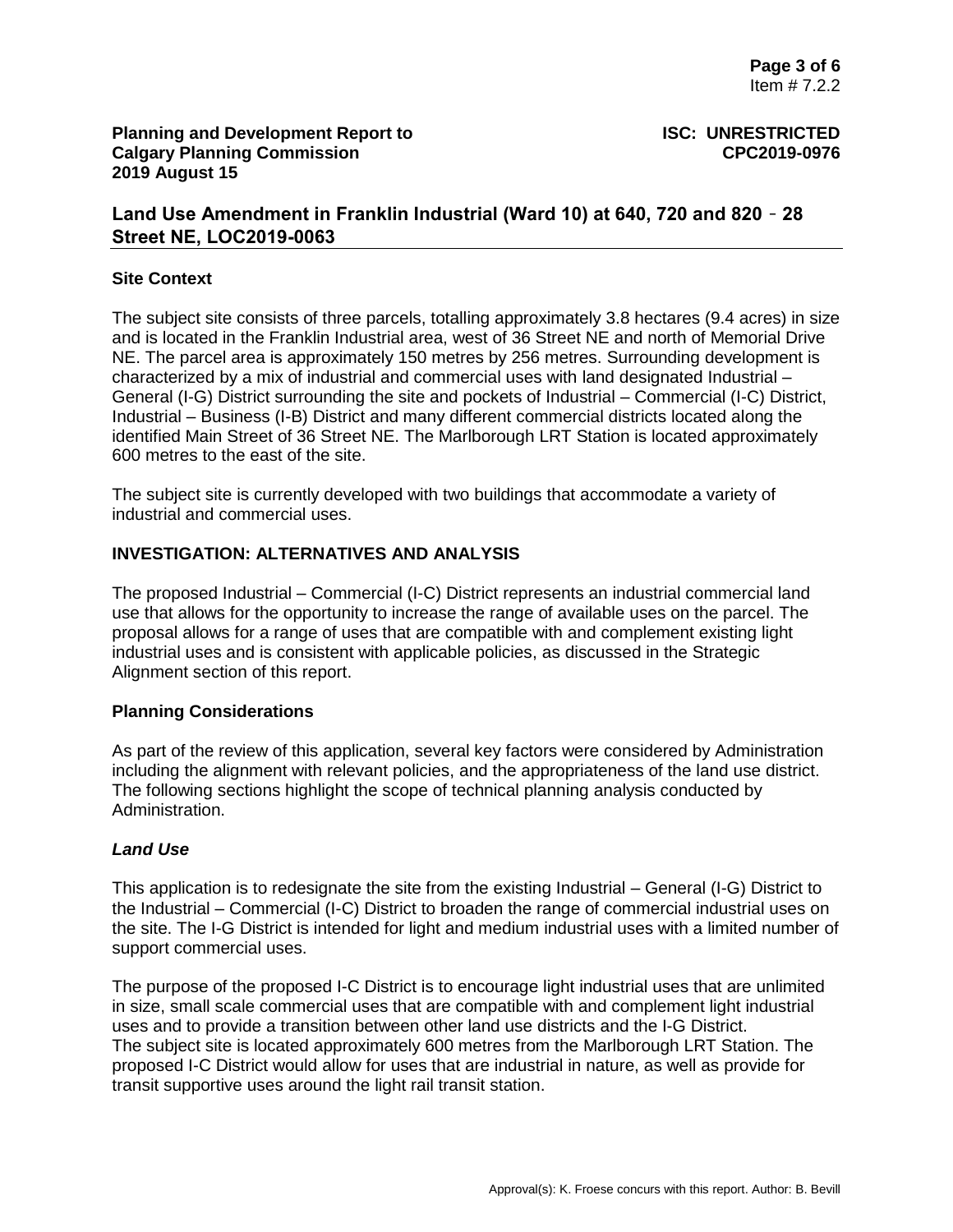# **Land Use Amendment in Franklin Industrial (Ward 10) at 640, 720 and 820** – **28 Street NE, LOC2019-0063**

#### *Development and Site Design*

The current built form of the development consists of two, two storey buildings. One of the buildings is currently constructed as an office building and the other, larger building is constructed as an industrial commercial building with limited ability to service with large semitrucks – thereby restricting the ability to retain industrial general uses on the site. No significant redevelopment of the site is anticipated through this application.

## *Environmental*

An Environmental Site Assessment was not required for this application.

## *Transportation*

Vehicular access to the parcels is currently available through entrances on 28 Street NE. The site is within 600 metres of the Marlborough LRT Station with the nearest Calgary Transit stop located immediately adjacent to the site on 28 Street NE.

A Transportation Impact Assessment was not required for this application and availability of onsite parking will be reviewed with subsequent development permits.

#### *Utilities and Servicing*

The existing site services are adequate to support this proposed land use amendment.

#### **Stakeholder Engagement, Research and Communication**

In keeping with Administration's standard practices, this application was circulated to relevant stakeholders and notice posted on-site. In addition, notification letters were sent to adjacent land owners and the application was advertised online. No public meetings were held by the applicant nor Administration in association with the application.

No letters were received by Administration in opposition or in favor of the proposal and there is no community association to circulate the application to for comment.

Following Calgary Planning Commission, notifications for Public Hearing of Council will be posted on-site and mailed out to adjacent land owners. In addition, Calgary Planning Commission's recommendation and the date of the Public Hearing will be advertised.

#### **Strategic Alignment**

#### *South Saskatchewan Regional Plan (2014)*

The recommendation by Administration in this report has considered and is aligned with the policy direction of the *South Saskatchewan Regional Plan* (SSRP) which directs population growth in the region to Cities and Towns and promotes the efficient use of land.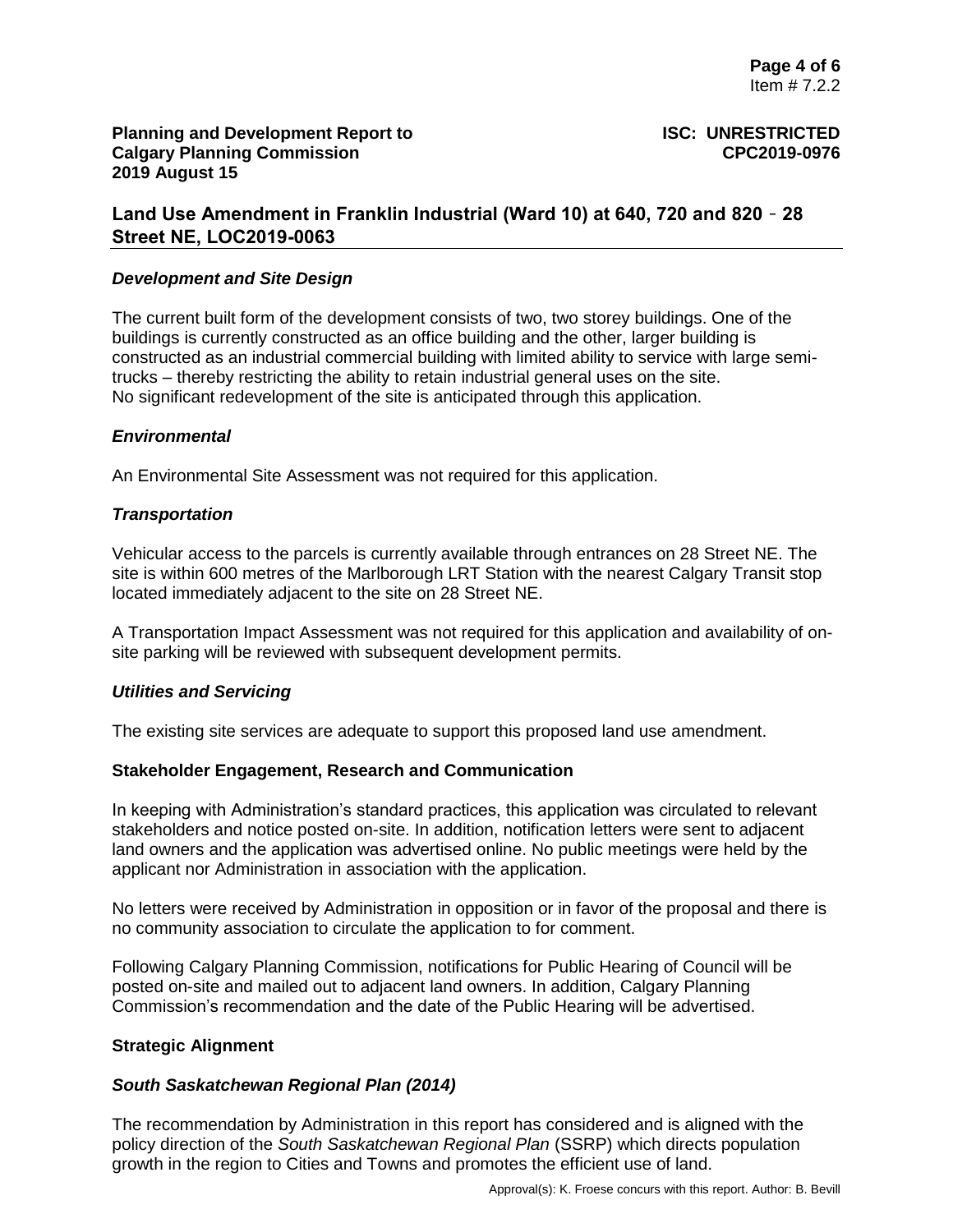# **Land Use Amendment in Franklin Industrial (Ward 10) at 640, 720 and 820** – **28 Street NE, LOC2019-0063**

## *Interim Growth Plan (2018)*

The recommendation aligns with the policy direction of the *Interim Growth Plan*. The proposed policy and land use amendment builds on the principles of the *Interim Growth Plan* by means of promoting efficient use of land, regional infrastructure, and establishing strong, sustainable communities.

## *Municipal Development Plan (Statutory – 2009)*

The subject site is located within the Standard Industrial - Industrial Area as identified on Map 1: Urban Structure in the *Municipal Development Plan* (MDP). The applicable MDP policies encourage a broad variety of industrial uses and intensities that support the industrial function of this area and cater to the day-to-day needs of area businesses and their employees.

The subject site is also located directly adjacent to the Industrial – Employee Intensive Area. The applicable MDP policies encourage minimum employment number targets which exceed the Standard Industrial targets. These policies further intensify the need for support uses for the increased number of employees in the immediate area.

The proposal is in keeping with relevant MDP policies as the purpose of I-C District is to allow for small scale commercial uses that are compatible with and complement light industrial uses. The I-C District provides a transition between other land use districts and the I-G District.

There is no local area plan for the subject area.

# *Airport Vicinity Protection Area*

The Airport Vicinity Protection Area regulation identifies the subject site as being located within the 25 – 30 Noise Exposure Forecast (NEF). Campground is the only use prohibited in this NEF contour, which is not a listed use within the I-C District.

#### **Social, Environmental, Economic (External)**

The proposed land use district will provide opportunities for additional commercial uses while maintaining the industrial character and function of the area. Additional commercial uses will allow local employees to access services within the local area as well as add to the mix of commercial and industrial uses within close proximity to the existing primary transit infrastructure.

#### **Financial Capacity**

# *Current and Future Operating Budget*

There are no known impacts to the current and future operating budgets at this time.